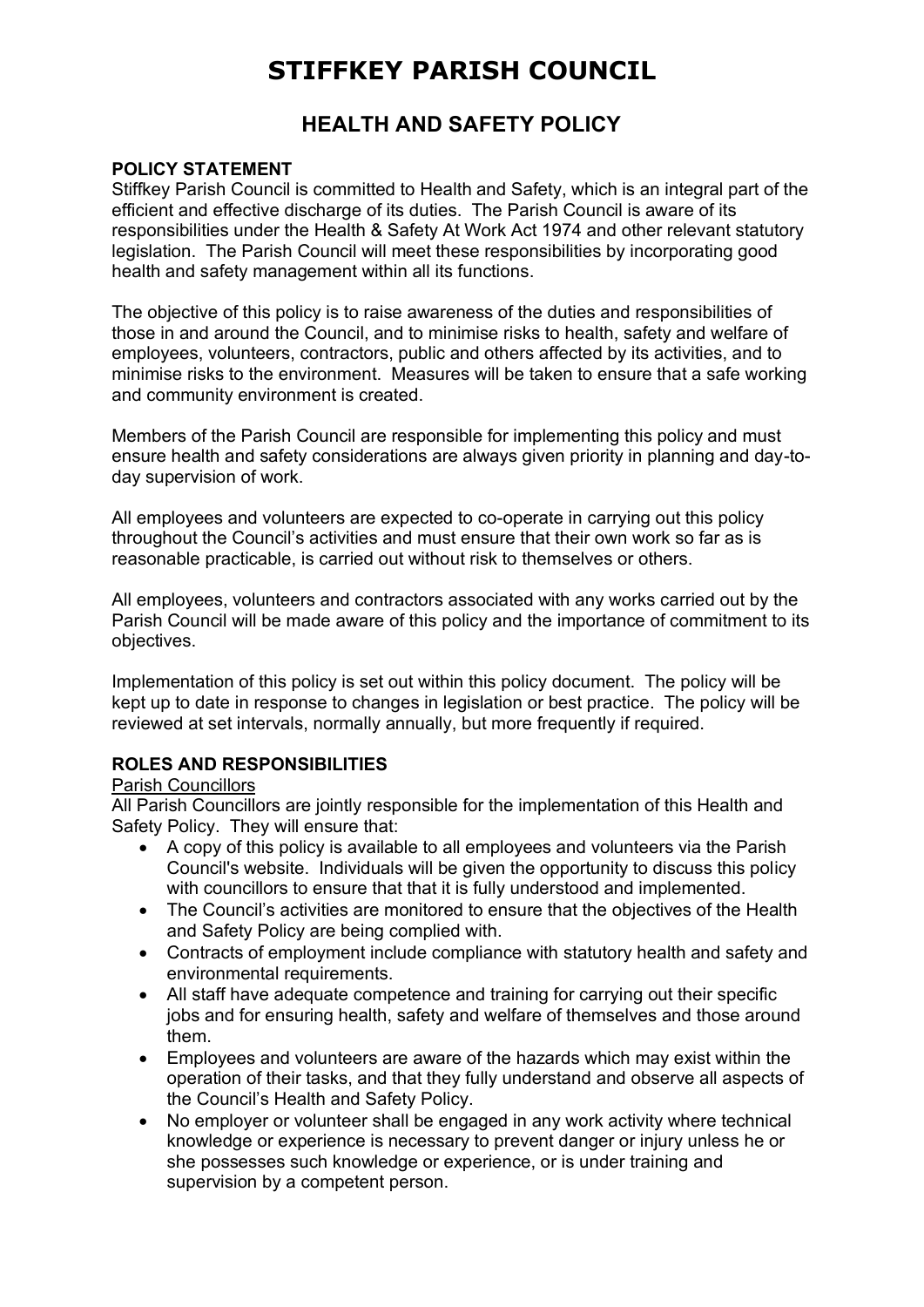- Safe methods of work are adopted.
- All suppliers comply with Section 6 of the Health & Safety At Work in supplying articles and substances that are safe and without risk to health when properly used and to provide information to enable them to be properly used.
- Any accidents arising out of the Council's activities are recorded, reported and investigated as detailed in the accident reporting procedure.
- Regular inspections of equipment are carried out and necessary records kept.

#### Employees and Volunteers

- Employees and volunteers have a responsibility to conform to the Parish Council Health & Safety Policy, and all health and safety legislation.
- Employees and volunteers have a statutory duty to take reasonable care of the safety and health of themselves and others who may be affected by their acts or omissions, and to co-operate with the Council to enable it to fulfil statutory obligations. They should also ensure that they are physically fit and technically responsible for the work requested of them.
- Employees and volunteers have responsibility for property using any safety devices involved in their work. They will not recklessly interfere with or misuse anything provided in the interests of health, safety and welfare.
- All accidents, incidents and near misses will be reported to the Parish Clerk and recorded in the accident book as soon after the event as possible. Employees and volunteers will co-operate in any investigation of accidents and near misses.
- Employees and volunteers must request assistance or advice about any area of work that they are not familiar with.

### **Contractors**

Contractors must comply with the following:

- Any contractors engaged by the Council will be responsible for conducting themselves safely at all times and in complying with the Council's Health & Safety Policy.
- Any work carried out must be fully in compliance with statutory legislation and Codes of Practice to ensure the health and safety of their own employees and others on and off site.
- All tools and equipment that they bring onto site must be safe and in sound working order. All necessary guards and safety devices must be in place and necessary certificates must be available for checking.
- Any injury sustained on site must be reported to the Parish Clerk immediately.
- All equipment must be periodically inspected, and electrical equipment must have a valid Portable Appliance Test certificate.
- Contractors must provide written risk assessments, method statements and proof of public liability insurance where necessary, before commencing work for or on behalf of the Parish Council.

### **Visitors**

Stiffkey Parish Council has a duty of care to visitors to areas of the village under the responsibility of the Parish Council. Councillors will ensure that safe access and egress is available and that areas are maintained in a safe condition.